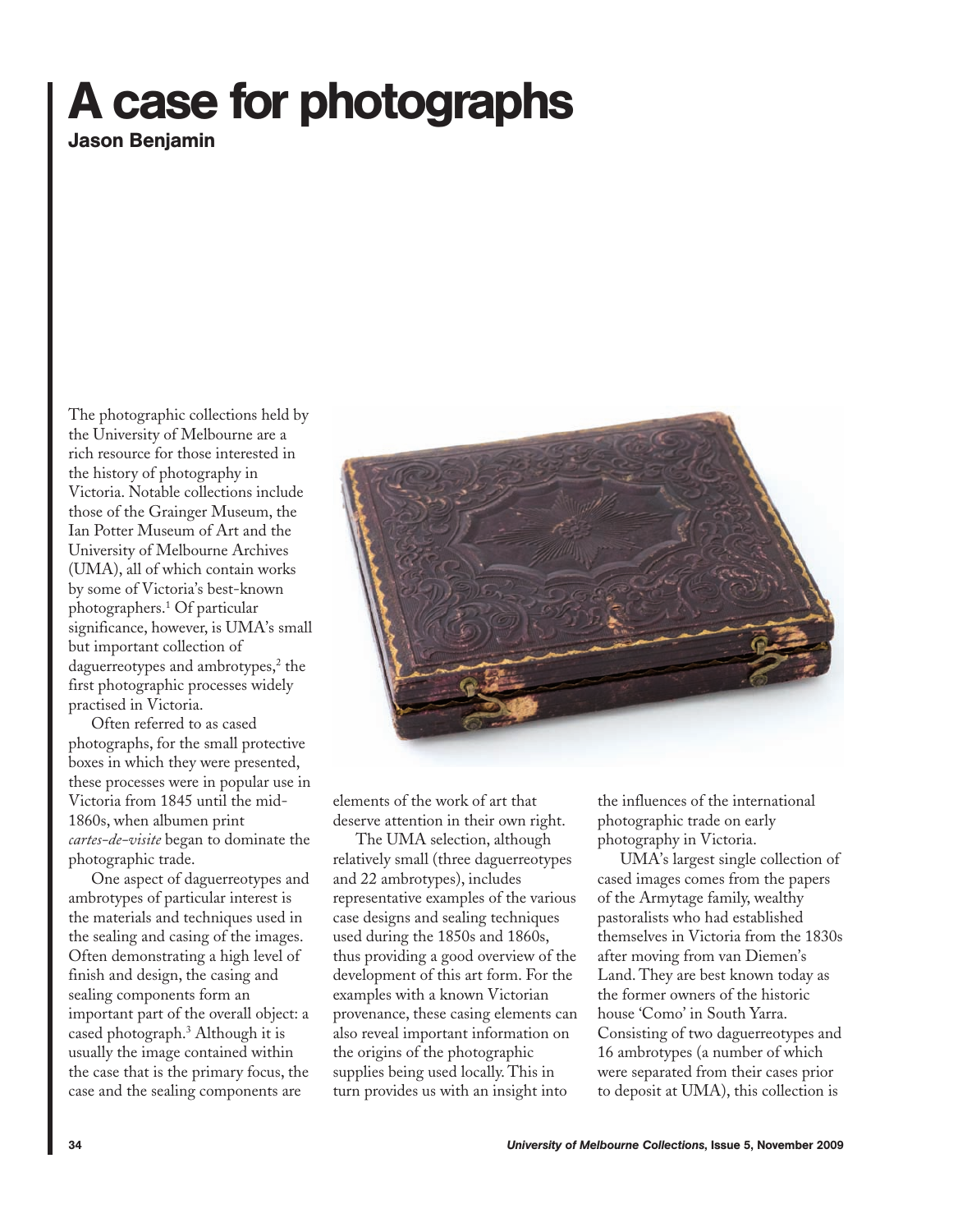Photographer unknown, Armytage family group, including Charles and Caroline Armytage and their eldest child, Charles Norman Armytage, at 'Fulham' near Balmoral, c.1858–1859, quarter-plate daguerreotype, housed in a woodenbased, leather-covered case, manufactured c.1857–1858, 8.1 x 9.3 x 1.5 cm. Armytage Family Collection, University of Melbourne Archives.

**Opposite**: The embossed combination floral and geometric external case design is more intricate and dominates more of the case surface than the Strathfieldsaye Estate daguerreotype case of the early 1850s illustrated on p. 37. The use of gold borders, which became popular during the 1850s, further adds to the busy effect.

**Below**: Interior view, illustrating the casing components including mat, protector and embossed velvet pad. The leather hinge can also be seen as well as the more ornate nature of this example in comparison with the Strathfieldsaye Estate daguerreotype. The colour effects on daguerreotypes were achieved by applying dry pigment combined with gum arabic with a fine brush and then using heat and moisture generated by breathing on the image to adhere it to the surface.

significant for the many images, predominantly portraits, known to have been taken in Victoria.

A smaller collection of five cased images is held in the Strathfieldsaye Estate papers which chronicle the Disher family of Stratford in Gippsland. Among this collection is the oldest example of a daguerreotype held by UMA. Of particular note is a rare half-plate landscape ambrotype from the James Stewart Johnston papers, which depicts the National Trust and Victorian Heritage Register listed 'Glenara' homestead at Bulla.4

The daguerreotype was the first photographic process practised in Victoria and was introduced to the then Port Phillip District of New South Wales in August 1845 by George Baron Goodman (d.1851), Australia's first professional photographer. Perfected in 1839 by Louis-Jacques-Mandé Daguerre (1787–1851), who built upon the work of earlier pioneers, the daguerreotype was the first practical photographic process to be widely used by professional photographers. Popular until the late 1850s, the daguerreotype image was formed on a highly polished silver-coated copper plate. The mirror finish made the image difficult to see at particular angles. As this process did not utilise a negative, the image created was

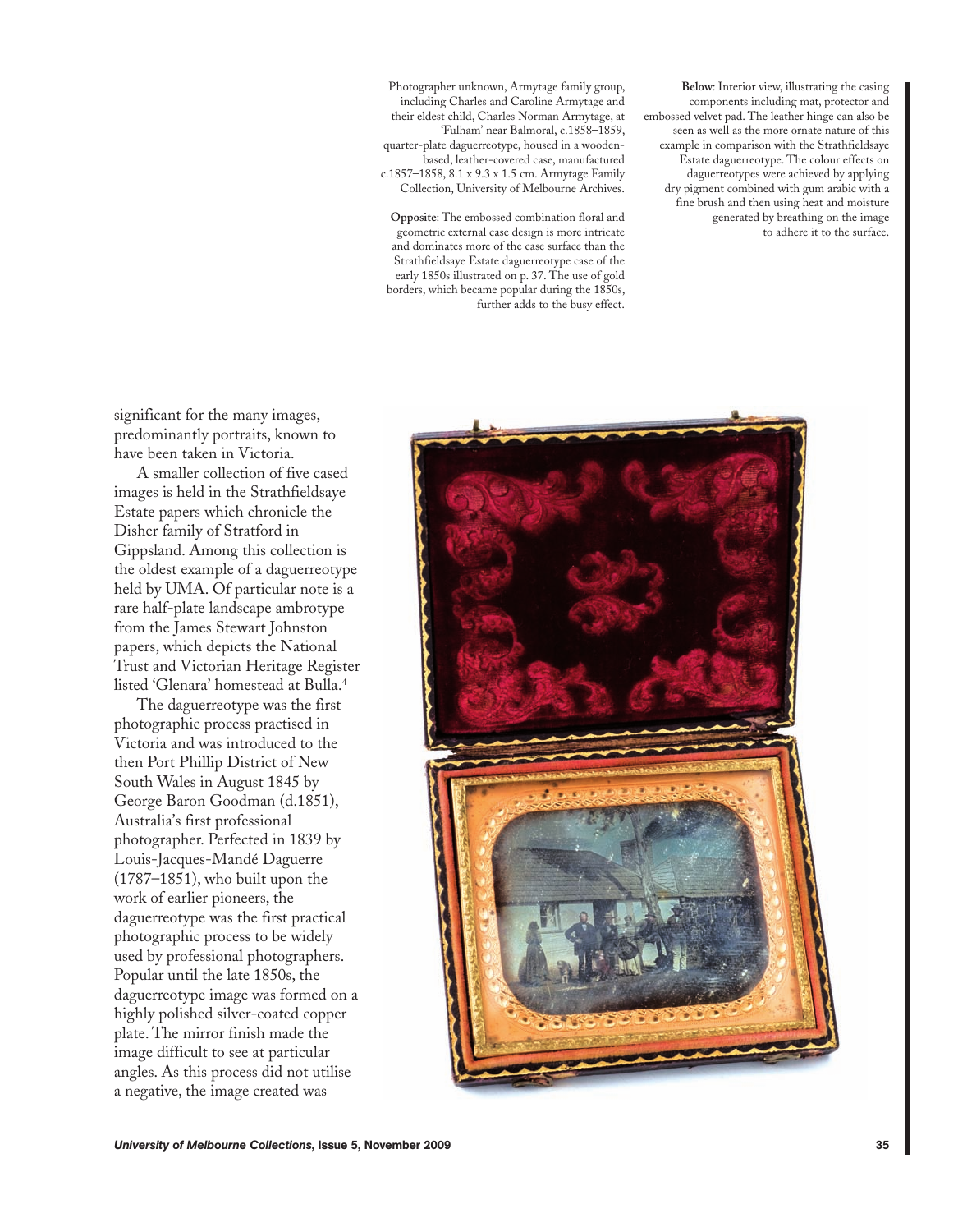unique and could not be duplicated without re-photographing it.

Although it is unclear who first introduced the ambrotype process to Victoria, the first advertisement for the process by a professional photographer appeared in 1854.<sup>5</sup> The basic ambrotype process was first made public in 1851 by its inventor, Frederick Scott Archer (1813–1857), and quickly gained popularity. The ambrotype is an under-exposed negative on glass that is made positive by covering the reverse of the glass with an opaque coating, usually a black lacquer. Once the reverse is coated the end result is a soft and pearly positive image without the reflective surface of the daguerreotype. As with the daguerreotype this process also produces a unique image.

The image surfaces of both the daguerreotype and ambrotype are highly sensitive to mechanical and environmental damage, which meant that protective sealing and housing methods were required for preservation. Depending on the region, certain protective conventions developed that, in concept, changed little throughout the period during which these types of images were produced. In continental Europe the most common practice was to adapt conventional picture framing methods using mats under glass that favoured

the displaying of images on walls.<sup>6</sup> In Britain and North America, however, the most common practice was the adoption of small cases that had originally been designed for the housing of miniature portraits painted on ivory.7 In conjunction with these cases, protective sealing methods utilising mats, glass, tapes and preservers—a thin metal wraparound frame—were developed.

The art of case making and the manufacturing of sealing accessories for these formats reached its height in North America, where between the 1840s and 1860s millions of cases were manufactured annually for the photographic trade. As well as supplying the domestic market, the cases and sealing components were also exported. Advertisements for local photographic suppliers firmly establish that Victoria was a part of this trade.8 Although in many instances the origins of the cases and sealing components are unclear, a number of examples held by UMA confirm that America was the source for some of the cases being used in Victoria.

The most common form of case represented in the UMA collection is that of a shallow base and lid constructed from wood. Usually of a combined depth of several centimetres, these wooden-based

cases were manufactured in five standard sizes,<sup>9</sup> and were the predominant style used internationally. Except for minor structural changes, these standard wooden cases were consistent in basic construction throughout their period of use. The skeleton structure of the earlier cases consisted of ten pieces of shaped wood, five pieces each for the base and lid. This structure was made up of a rectangular base of solid wood with four rails glued to the edges to form the side rim. In America from the early 1850s a design consisting of seven pieces of wood for each half of the case was introduced, to prevent the warping that was common with the earlier design. The additional two pieces of wood were used as crossgrain reinforcing of the two baseboards. The most common type of wood used was a soft North American native pine.<sup>10</sup>

It is rare to be able to see the underlying structure of these cases but a detached pad from the lid of an Armytage family quarter-plate daguerreotype affords us an opportunity to do so. This particular example demonstrates the seven-piece construction introduced in America during the early 1850s, with the cross-grain reinforcing plainly visible. The daguerreotype housed in this case (illustrated on pages 34–35) is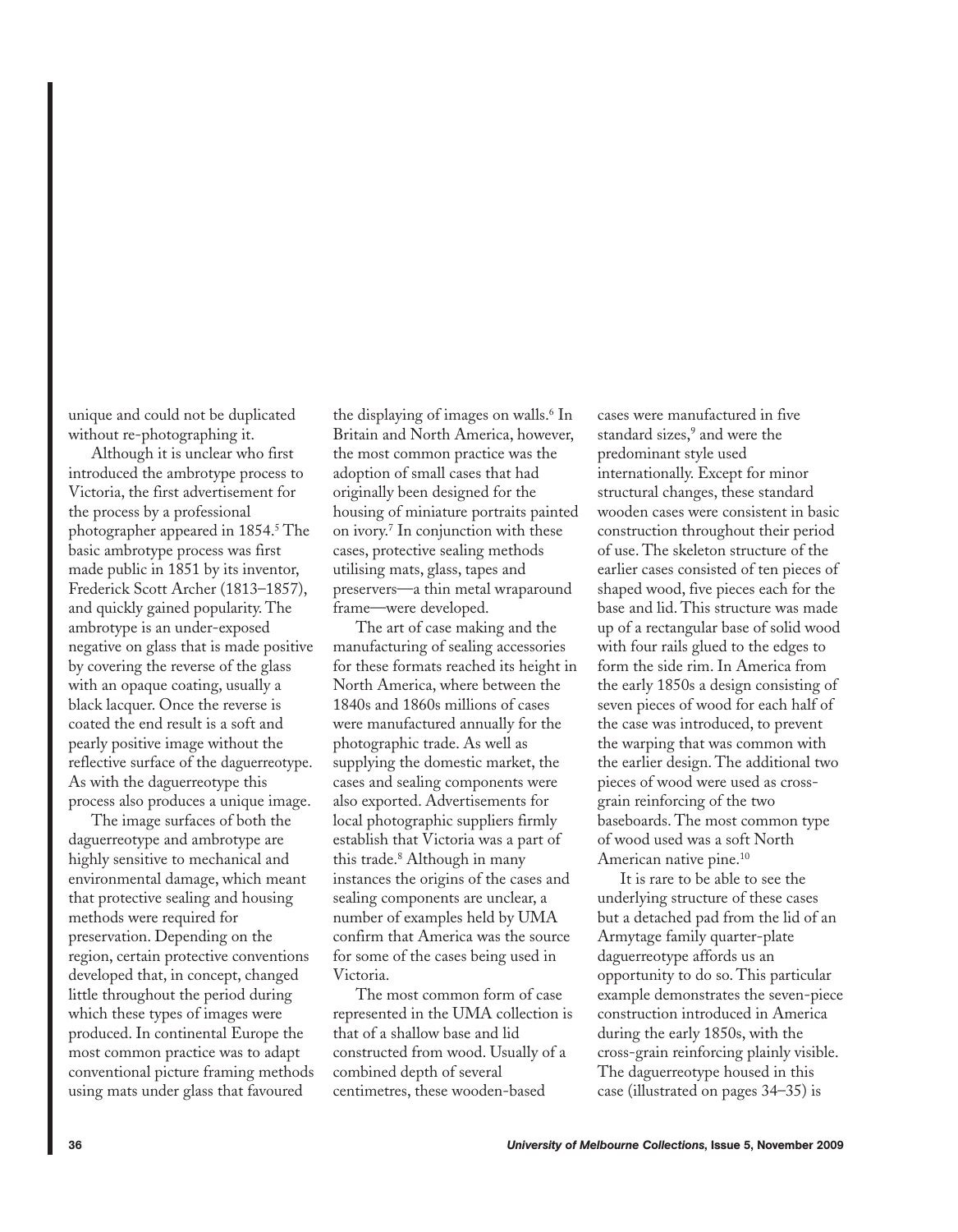

Photographer unknown, Portrait of an unknown woman, c.1850–1855, daguerreotype, housed in a wooden-based, leather-covered case, manufactured c.1850–1855, 7.5 x 6.1 x 1.6 cm. Bequest of Dr Harold Clive Disher, 1976, Strathfieldsaye Estate Collection, University of Melbourne Archives.

**Left**: The case features a relatively simple combination floral and geometric embossed design. Note the visible joins in the leather along the case's edge which, in contrast with the Armytage family daguerreotype case, are quite obvious.

**Below:** Interior view revealing plain mat, lack of preserver and simple embossing of velvet pad.

also of particular interest as it is a rare surviving example of an external view. This group portrait, which includes Charles and Caroline Armytage and their eldest child, Charles Norman, standing in front of their homestead at 'Fulham', the family's property near Balmoral in Victoria's Western District, would have been taken in about 1858–1859 and is one of the later daguerreotypes produced.

The greatest change to the cases during their period of use concerned the design elements employed on the external surfaces. Earlier cases were generally plain with only a simple geometric design on the lid, but by the 1850s more intricate designs were favoured and usually appeared on both sides of the case. Geometric and floral designs were the most popular and all the examples held by UMA fall into these two categories.<sup>11</sup> The Strathfieldsaye Estate daguerreotype illustrated above is a good example of the early use of the intricate floral and geometric designs that became increasingly favoured. Dating from the early 1850s, this sixth-ninth plate brown leather case is embossed with a central motif of flowers and fruit surrounded by a combination of geometric and foliate borders. Although combining both common design elements, the overall effect is one of relative simplicity, which



contrasts with later embossing designs which are far more intricate and dominate more of the case surface. Gold borders—which further added to the busy appearance of many designs—also became popular during the 1850s.

The exterior finish of cases commonly consisted of leather (usually a paper-thin sheepskin), paper or cloth. The majority of the UMA's cases with a Victorian provenance are finished with leather, suggesting that this was the preferred style locally. From the early 1850s the finish was usually embossed prior to being glued to the case. This was achieved using a brass cylinder die,

cut with raised design features. The embossed layer, slightly larger than the case surface, was placed upon the already glued wooden surfaces of the top and base of the case, then repeatedly brushed with a blunt rubber stick until the glue set. This process was mechanised in 1854 by the use of a press which was able to glue embossed surfaces on to six cases at a time.12

The next step in the finishing process involved attaching a single strip of thin, high quality leather to the front rail, two side rails and partially to the back rail. The quality of the craftsmanship in paring and feathering the leather margins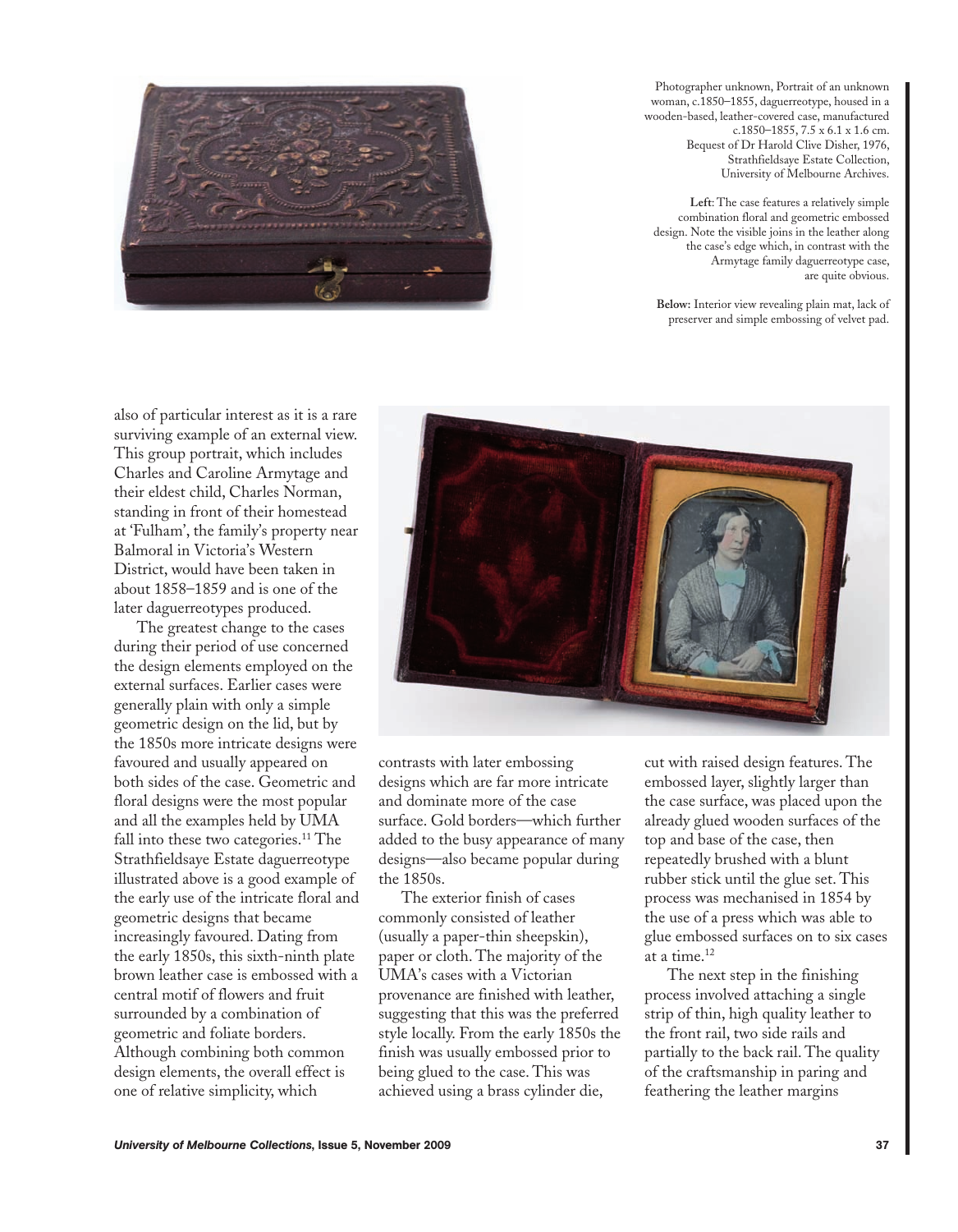**Below**: Thomas S. Glaister, Portrait of an unknown woman, c.1854, uncased ambrotype, 8.4 x 7.2 cm. Armytage Family Collection, University of Melbourne Archives. The Armytage Family Collection was gifted to the University in 1968 by Mrs Constance Fitzpatrick (née Armytage) and the estate of Miss Leila Armytage.

The brass mat and protector and the cover glass have been separated from the case, which has been lost. The portrait demonstrates the use of black lacquer to produce a positive image. This photograph is significant as one of few of the period to be identified with a photographer's name.

**Right**: Photographer unknown, Portrait of an unknown man, c.1850–1859, daguerreotype, housed in a wooden-based, leather-covered case, manufactured c.1850–1859, 11.8 x 9.3 x 2.0 cm. Armytage Family Collection, University of Melbourne Archives.

This case features a rare green velvet pad and heavily embossed mat.



resulted in almost imperceptible joins in the different pieces of leather once they were glued down.13 The high quality craftsmanship in forming these joins is evident in many of the UMA's examples, although not in all. The rather obvious joins in the Strathfieldsaye Estate daguerreotype case illustrated on page 37 suggest that a more rudimentary approach was taken in these earlier examples.

The hinge joining the two halves of the case was generally manufactured from a single piece of heavier leather and was commonly called the 'inside-outside back'. It was attached to both the inside and the outside portion of the rear rails, concealing the exposed wood not covered by the rail strip.14 Later American cases also used cloth to form this hinge and at least one example of this can be found in the Armytage Family collection.

The pad used inside the lid was designed to further protect the image and generally consist of a cardboard mat, cotton wool wadding and, most commonly, a silk or velvet fabric which was folded over the cardboard and glued in place. In earlier cases the covering fabric was plain but from the late 1840s onwards the velvet was usually embossed with ornate designs. The most common colours were reds, pinks, rust and burgundy, although



the Armytage Family collection also has rare examples of purple and green (illustrated above right). A velvetcovered strip of cardboard, usually the same colour as the pad, was used to line the inside rails of the base to form a tight border to hold the image in place. The Strathfieldsaye Estate daguerreotype pad on page 37 is a good example of the simpler designs favoured in earlier years, with its single flower motive surrounded by a plain geometric border.

As noted above, the general structure of cases did not change significantly and it was largely the style of the decorative elements that altered. The sealing components used for the image, however, experienced a greater level of stylistic and technical change. The earliest known sealing technique used in Victoria was the Wharton frame which was in currency until at least 1847.15 Named after its designer Thomas Wharton, a Birmingham brass founder, this frame consisted of a solid brass plate that was indented with a well to fit the daguerreotype plate and four edge flaps that were bent around the daguerreotype, mat and glass to seal the unit together before being fitted into the case.

The Wharton case seems not to have been used later than 1847 and until the introduction of preservers in the early 1850s only a thin tape was used to seal the image. This method had been standard convention in America since the early 1840s, and involved sealing the daguerreotype, along with the mat and cover glass, with tape manufactured from a heavy tissue or writing paper spread with gum Arabic.16 These tapes continued to be used after the introduction of preservers and can often be seen around the edges in less well-finished examples. A quarter-plate ambrotype depicting Caroline Armytage, without a preserver or case, affords us an opportunity to view this taping system in some detail, with its fine quality, lightly embossed sealing paper (illustrated opposite).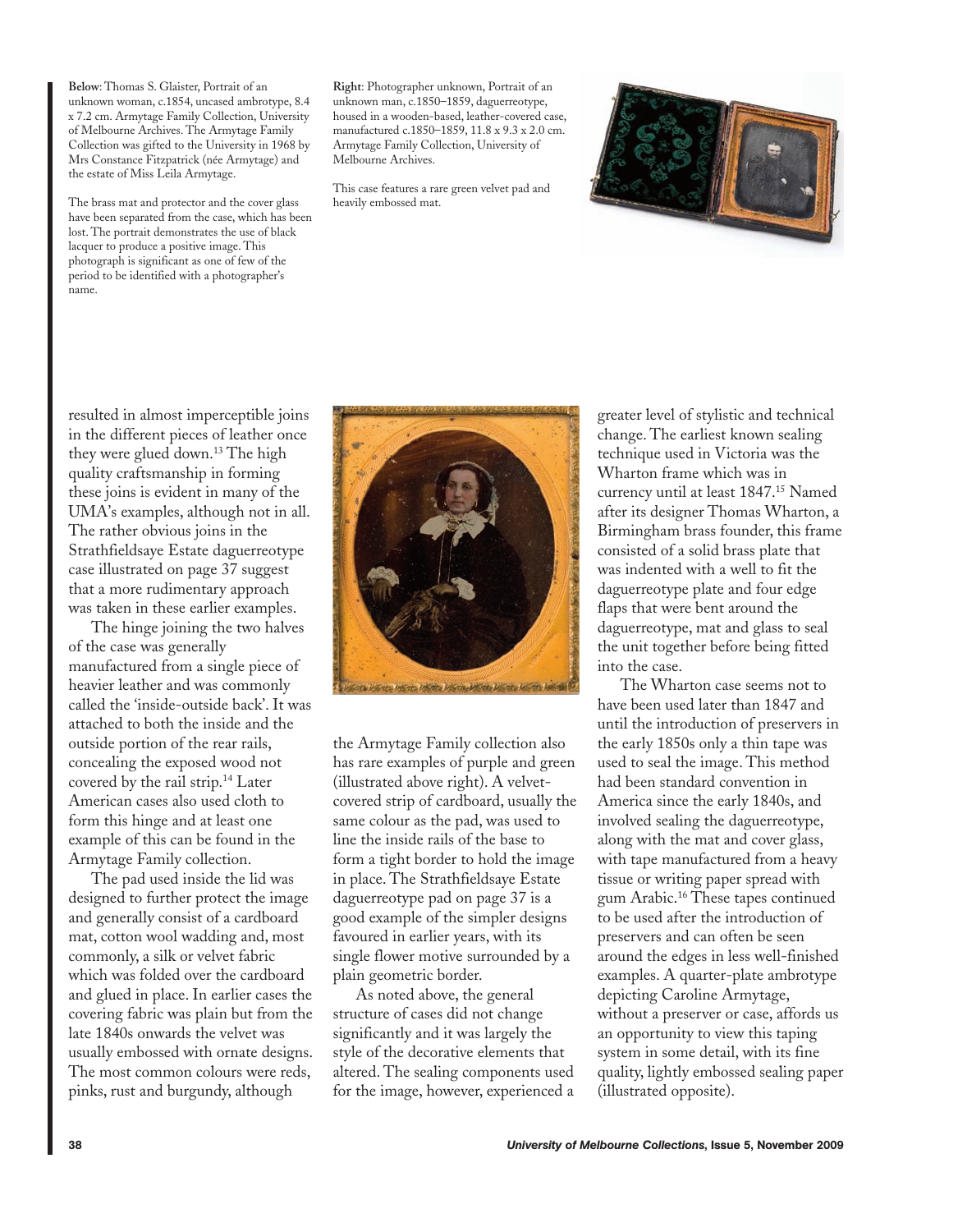

Preservers were used in America as early as 1847 but were not common until about 1850,<sup>17</sup> and not in Victoria until after 1851. The preserver was designed to hold the image unit together in the same manner as the tape but with the added advantage of providing an aesthetic frame. Preservers were manufactured from paper-thin, pliable sheet brass, cut to a rectangular shape with malleable flaps that were wrapped around the image plate, mat and glass. The preservers were generally embossed, at first with simple designs, but later, especially during the 1860s, with quite ornate elements that could encroach upon both mat and image. This evolution in design is evident in the UMA collections with later images demonstrating a tendency towards the more ornate, visible in a number of the Strathfieldsaye Estate ambrotypes.

Mats have been a consistent part of the sealing process for cased photographs since the early 1840s and are present in all intact examples held by UMA. The early mats were relatively plain with ellipse, double ellipse, oval and octagon being the shapes favoured for the viewing window. They were usually made of sheet brass or gilt card. Sheet brass appears to have been the most



common material used in Victoria, although there are two examples of gilt card used with ambrotypes in the Armytage collection. As with preservers, the later mats were usually more ornate and increasingly utilised embossing as a design element, which again is evident in the Strathfieldsaye Estate ambrotypes.

Although the covered wooden cases were the predominant format used in Victoria, an example of an ambrotype housed in a thermoplastic Union case in the Strathfieldsaye Estate collection confirms that this format was also in local use. Union cases were manufactured from an early type of moulded plastic made from shellac, wood fibres and tinting

Photographer unknown, Portrait of Caroline Armytage, c.1860, quarter-plate ambrotype, mounted but without a case, 18.0 x 14.6 cm. Armytage Family Collection, University of Melbourne Archives.

**E**mbossed paper has been used as sealing tape. The border is of gilt card rather than the more typical brass mat. Also unusual is the use of white painted cover glass to perform the visual function of a mat.

agents, which allowed for much bolder bas-relief designs than those possible with embossing. Designs depicting historical events, people, animals and places became popular, as did an expanding range of the floral and geometric designs used with the embossed wooden cases.

America was the primary manufacturer of the Union case, with the first patent for a specific manufacturing process being granted to Samuel Peck of New Haven, Connecticut, in October 1854.18 There was one known English manufacturer, John Smith of Birmingham, who filed a thermoplastic case patent in 1859,19 but most examples found in Australia were probably imported from America. This is supported by the Union case held by UMA (illustrated on page 40) which is identical to published images of American-made examples.20 The Strathfieldsaye Estate example consists of a quarterplate metal hinged black case with a 'C' scroll border and central Maltese cross design on both lid and base. Although the portrait of the unidentified gentleman is undated, his style of dress suggests the late 1850s to mid-1860s. This date range is further supported by the presence of embedded hinges, which were introduced in 1856.<sup>21</sup>